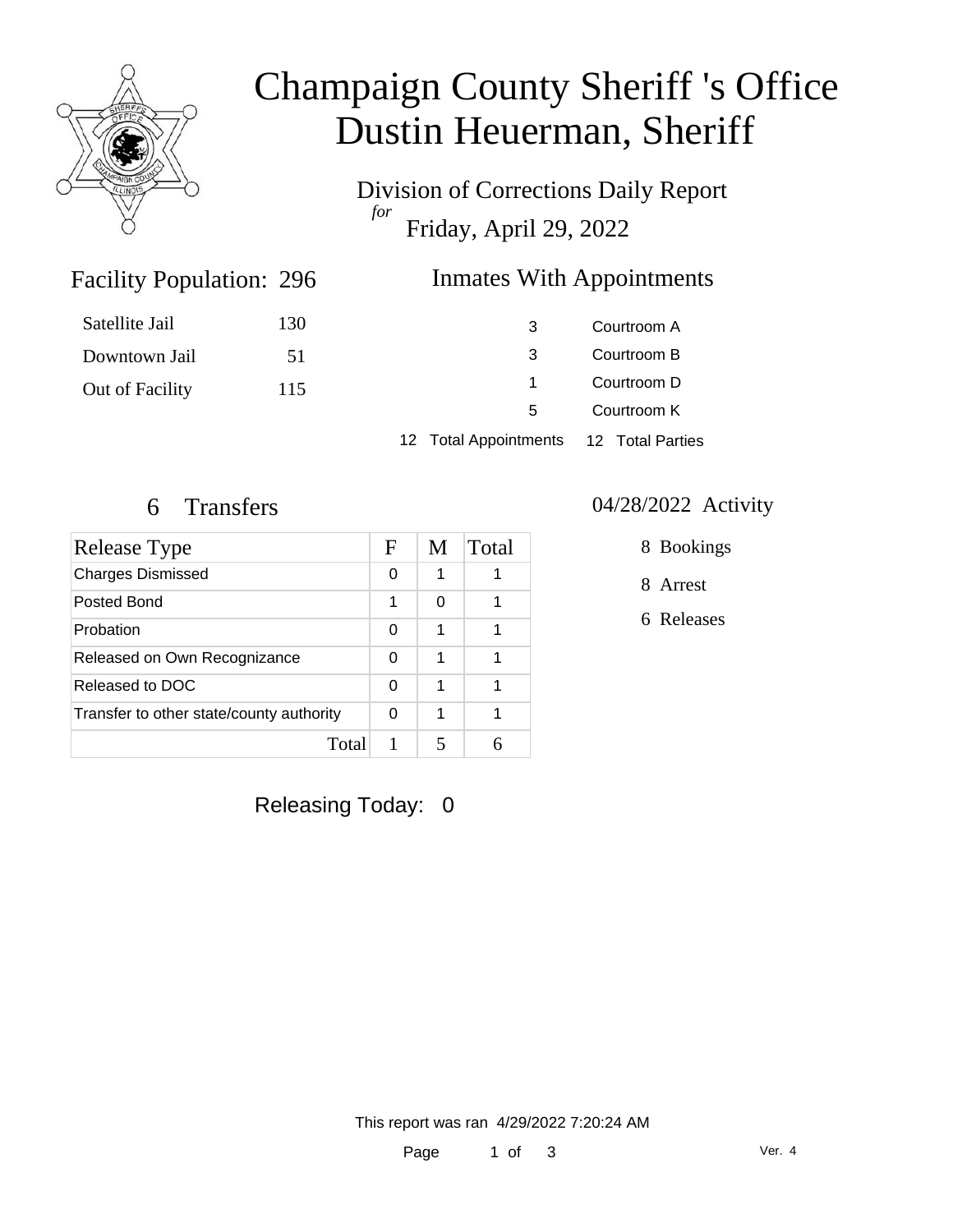

# Champaign County Sheriff 's Office Dustin Heuerman, Sheriff

Division of Corrections Daily Report *for* Friday, April 29, 2022

# Custody Status Count

- Civil Sentenced CCCC 1
- Electronic Home Dentention 14
	- Felony Arraignment 2
		- Felony Other 1
	- Felony Pre-Sentence 7
		- Felony Pre-Trial 239
	- Felony Pre-Trial DUI 5
	- Felony Sentenced CCSO 4
	- Felony Sentenced IDOC 3
	- Misdemeanor Arraignment 2
		- Misdemeanor Pre-Trial 9
- Misdemeanor Sentenced CCSO 1
	- Petition to Revoke 2
	- Remanded to DHS 5
		- Traffic Pre-Trial 1
			- Total 296

This report was ran 4/29/2022 7:20:24 AM